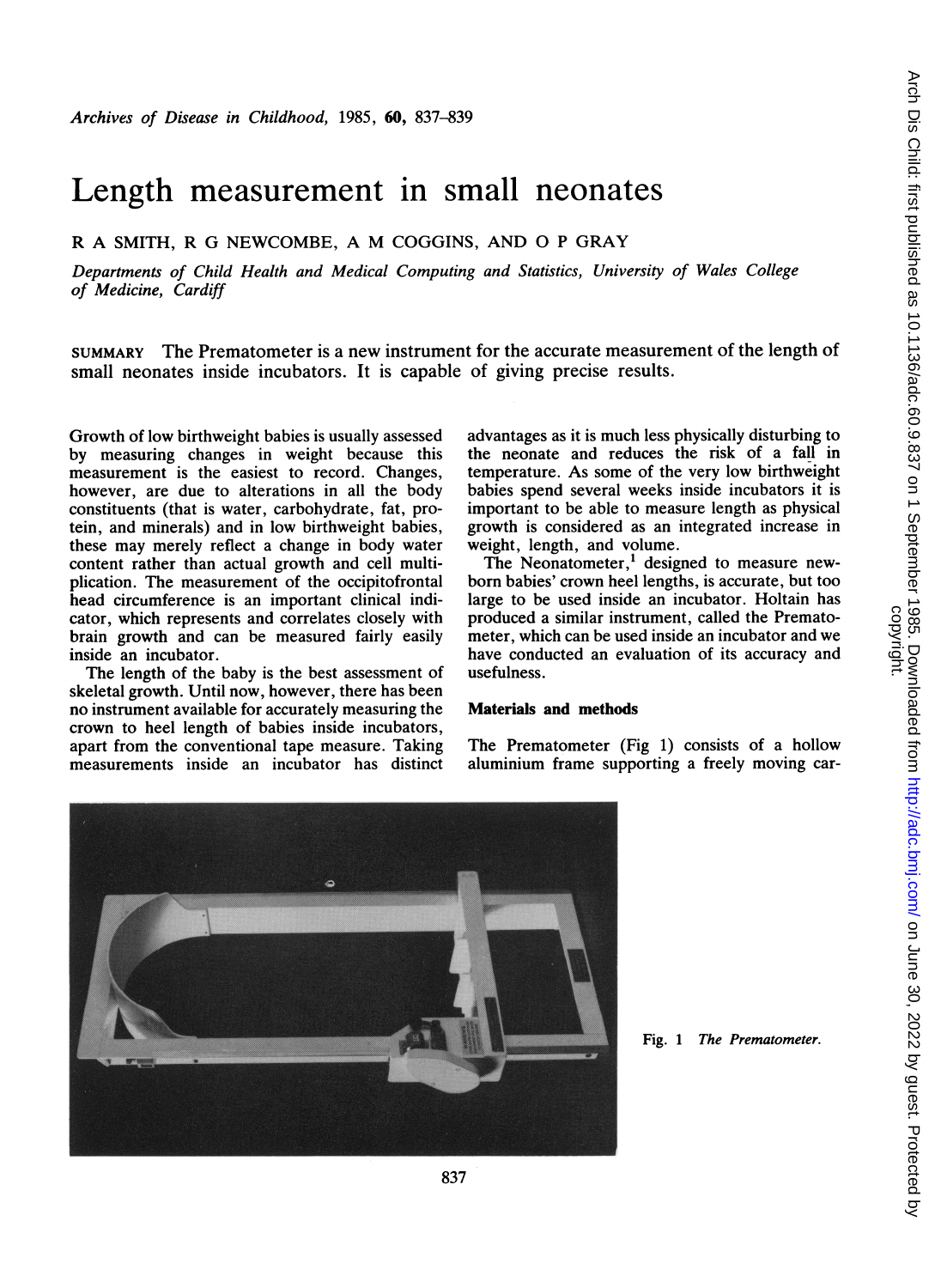### 838 Smith, Newcombe, Coggins, and Gray

riage. The head piece is curved to permit accurate location of the baby's head and a foot plate is mounted centrally on the mobile carriage. A number counter attached to the carriage gives a direct reading of the baby's length in mm. A constant pressure catch is fitted to the counter to lock the carriage automatically at the measured point when a force of llb (454 g) is exerted by the observer on the foot plate. This is important in eliminating one observer variable, that is pressure. The instrument is cleansed between use by an antiseptic spray. The Prematometer's dimensions are width <sup>300</sup> mm and length 600 mm.

In order to perform a measurement, the side door of the incubator is opened and the frame placed over the baby; the door is then closed and the measurement is made through the two side portholes. An assistant approaches the baby through the back folding door of the incubator which is held partially closed to reduce the heat loss. The assistant holds the baby's head firmly against the centre of the curved head piece ensuring that the inferior borders of the orbits lie in the same vertical plane as the external auditory meati and, at the same time, secures the infants's shoulders to the surface (Fig 2). Care is taken to ensure that the infant lies in the long axis of the instrument. The operator then fully extends the infant's right leg with the left hand and holds the foot at right angles to the surface. The mobile foot plate of the instrument is then brought towards the baby with the right index finger. It stops automatically. The measurement is then read from the number counter.

We undertook two experiments; the first experi-

ment was performed to compare the accuracy of the Prematometer with a conventional disposable paper tape measure. Four neonates were measured by two observers six times each, three times using the Prematometer and three times using the tape measure. These measurements were performed inside incubators. The technique for the disposable tape measure consisted of placing the baby supine on the tape measure with the head and shoulders held by an assistant in the manner described above. The observer then extended the right leg and held the ankle at right angles to the surface and recorded the measurement of crown to heel length from the tape measure.

The second experiment was performed to determine the precision with which crown to heel length measurements could be made inside an incubator using the Prematometer. Ten preterm babies of between 32 and 36 weeks' gestation were measured by four different observers inside incubators. Each observer took five consecutive measurements of each baby repositioning the baby after each measurement. The same observers then measured 10 babies of similar gestational ages in the same way on a table covered by a sheet in a warm environment. The results were recorded and statistical analysis performed. Analysis of variance was used for each experiment. Variation between single measurements of each observer was estimated using the residual variance. The variance components method<sup>2</sup> was used to estimate the standard deviation appropriate for comparisons between single measurements made by different observers.



Fig. <sup>2</sup> An infant being measured with the Prematometer inside an incubator.